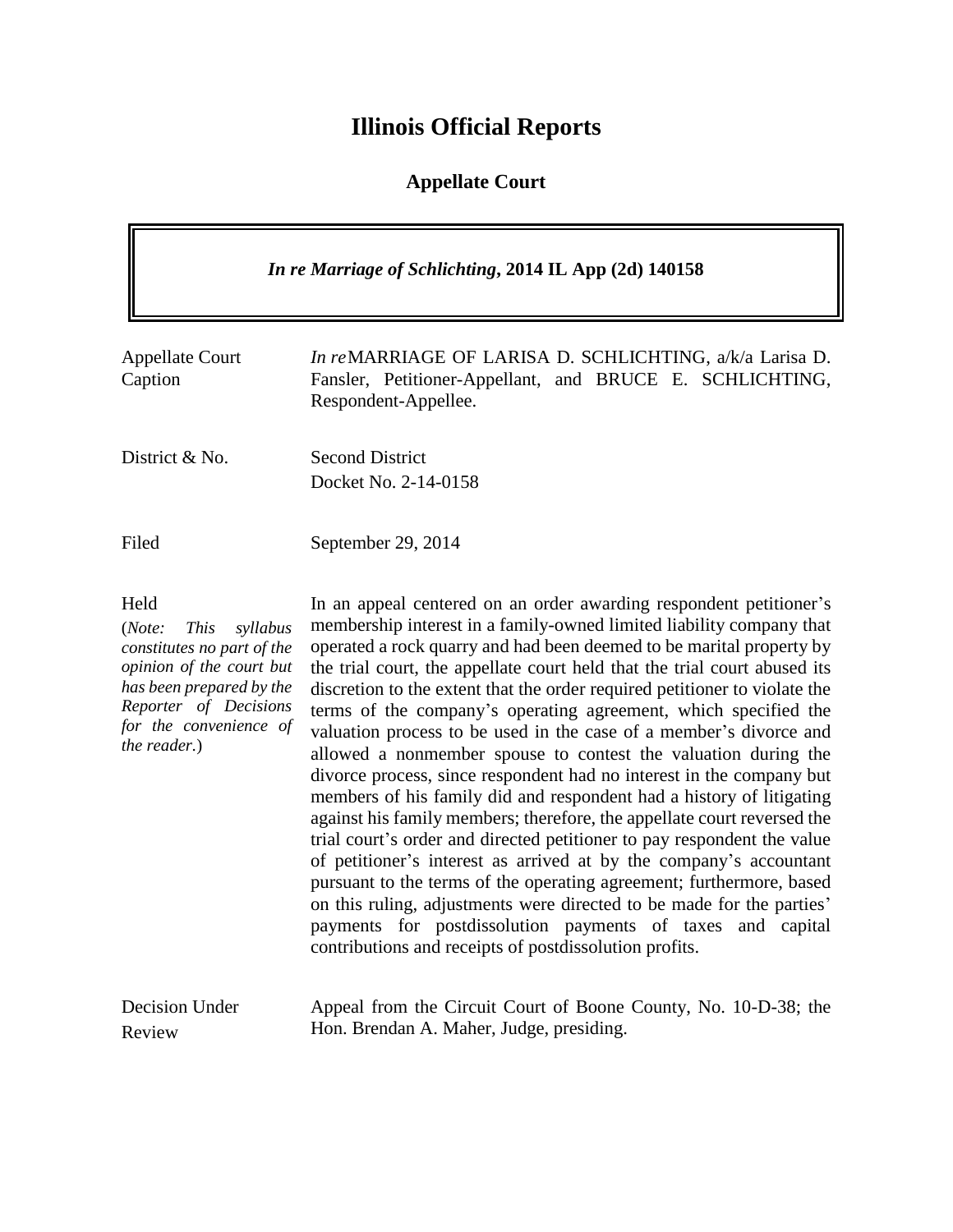| Judgment             | Reversed in part and vacated in part; cause remanded.                                                                                           |
|----------------------|-------------------------------------------------------------------------------------------------------------------------------------------------|
| Counsel on<br>Appeal | Nancy Grimme Schilling and Erin E. Walsh, both of Schilling $\&$<br>Walsh, LLP, of Rockford, for appellant.                                     |
|                      | Robert C. Pottinger, of Barrick, Switzer, Long, Balsley & Van Evera,<br>LLP, of Rockford, for appellee.                                         |
| Panel                | JUSTICE JORGENSEN delivered the judgment of the court, with<br>opinion.<br>Justices Schostok and Birkett concurred in the judgment and opinion. |

#### **OPINION**

¶ 1 The trial court entered a judgment of dissolution of the marriage between Larisa D. and Bruce E. Schlichting. The court deemed Larisa's membership interest in Rockton Rock, LLC (the LLC), to be marital property. It awarded Bruce, a nonmember, all of Larisa's membership interest, but it ordered him to pay Larisa \$19,500 in exchange. Larisa appeals, arguing that the trial court abused its discretion because the award required her to violate the LLC's operating agreement. This court stayed enforcement of the trial court's judgment pending appeal. For the reasons that follow, we reverse the trial court's judgment concerning the LLC. Accordingly, we also vacate the trial court's corresponding order that Bruce make capital contributions reflecting his membership interest and be awarded certain profits.

| $\P$ 2 | <b>I. BACKGROUND</b>                                                                                          |
|--------|---------------------------------------------------------------------------------------------------------------|
| $\P_3$ | A. Judgment of Dissolution and Memorandum of Decision                                                         |
| $\P$ 4 | On April 1, 2011, the trial court entered the judgment of dissolution, ending the parties'                    |
|        | 10-year marriage. The parties had no children, and the case mainly concerned property                         |
|        | division. Of particular interest was the LLC, which owned and operated a quarry. Larisa held                  |
|        | a 20% membership interest and several of Bruce's family members also held interests but                       |
|        | Bruce did not. The record does specify why Bruce was not a member. However, there are                         |
|        | assemble dia dia sebagai besti Dungan bagi ang bertaman after tidak dia ang dia dia dia dia dia manggapun dia |

several indications that Bruce had a history of litigating against his family. For example, Bruce's exhibit No. 31 is an agreed order stating that Bruce was to dismiss two pending lawsuits against two family members, who (personally or through other business relationships) happened to be members of the LLC.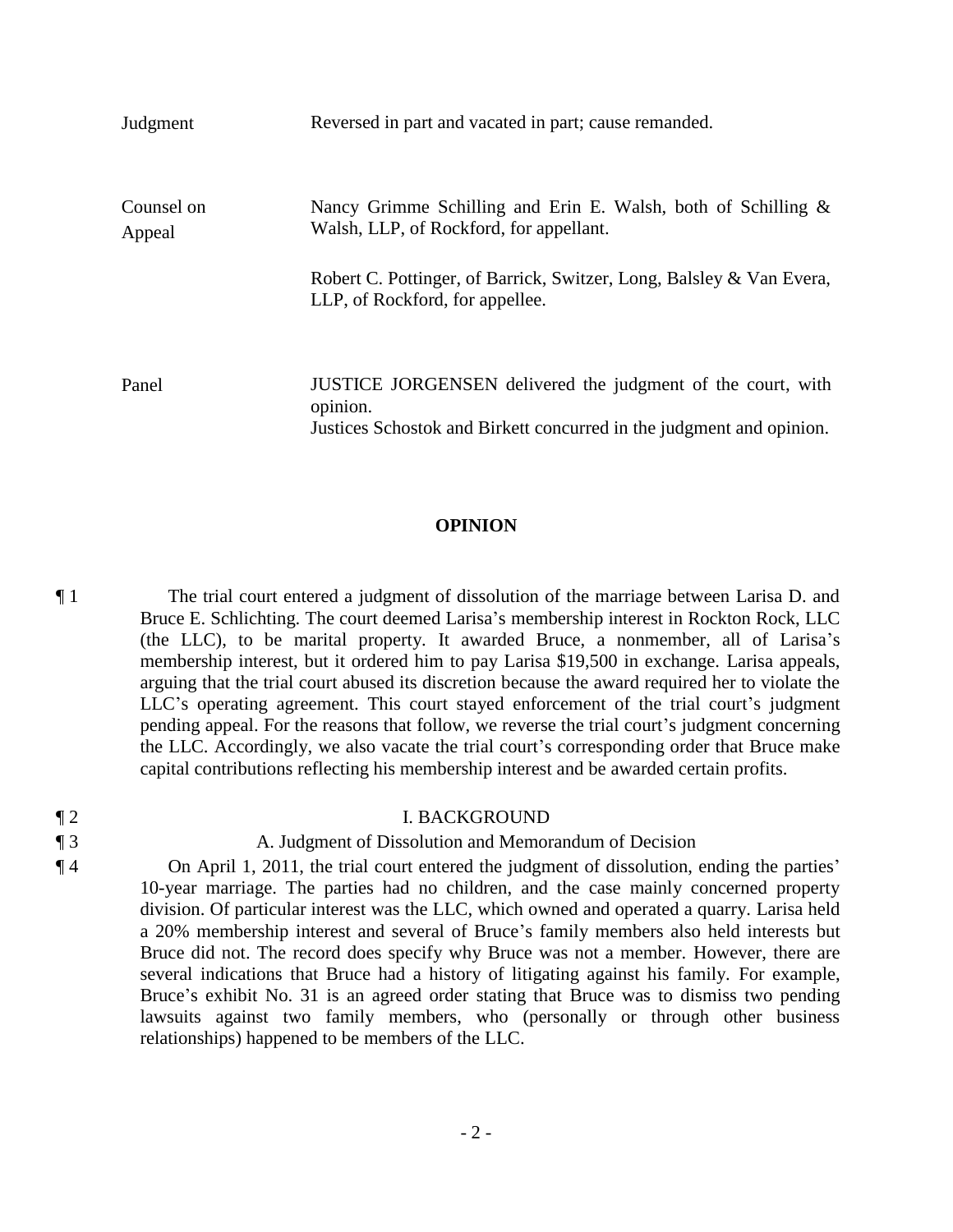¶ 5 The LLC's operating agreement contained a transfer restriction that prohibited Larisa, or any member, from selling to Bruce, or any person, a membership interest absent the unanimous written consent of the other members:

> "16.1A Member will not assign, sell, transfer, pledge, or otherwise encumber its Membership Interest, or any portion of its Membership Interest[,] without the unanimous prior written consent of the other Members."

¶ 6 The trial court determined that Larisa's membership interest in the LLC was marital property. The LLC had been discussed at trial, but very little evidence was presented concerning its value. The LLC's manager, Robert Schlichting, stated incidentally that he "felt" the company was worth approximately \$400,000. The scarcity of valuation evidence was due to the parties' interpretation of the two-part valuation formula and buyout procedure contained in sections 16.6 and 16.4 of the LLC's operating agreement, which, in their view, rendered pointless the introduction of valuation evidence prior to the court's judgment of dissolution.

¶ 7 Section 16.6 stated in part:

"16.6 In the event of a Member's divorce (if applicable), the same buyout procedure set forth in Section 16.4 shall apply, except that the value shall be the greater of said determination [by the LLC's accountant] or that amount determined by the final non-appealable decision in the divorce [by the court]. In the event the final non-appealable decision [by the court] concerning value is higher than the value calculated in Section 16.4 [by the LLC's accountant], *the divorcing Member shall execute a promissory note payable to the [LLC] for the difference in valuation*, which note shall be due and payable within ninety (90) days of said order." (Emphasis added.)

#### ¶ 8 Section 16.4 stated in part:

"16.4 In the event that a Member dies, declares bankruptcy, or receives a court declaration of incompetence, he or she shall receive the fair value of his or her membership interest as of the effective date of his or her resignation *as may be determined by the accounting firm regularly employed by [the LLC]*, utilizing the customary practices and principles associated with the operation and valuation of [the LLC's] assets and liabilities to the date of resignation." (Emphasis added.)

¶ 9 Therefore, in Larisa's view, there was no need to present valuation evidence, because, upon execution of the judgment of dissolution, that value would be "determined by the accounting firm regularly employed by [the LLC]." (Nor would it be in her interest to pursue a higher valuation, lest she be required to reimburse the LLC.)

¶ 10 In Bruce's view, there was no need to present valuation evidence, because, even if he were able to convince the court that the LLC was worth more than the amount determined by the LLC's accountant, he and Larisa would need to pay the LLC the difference in valuation. As Bruce argued at the trial:

> "It's all in the [operating agreement], though. There's going to be a fair value that's provided by \*\*\* whoever they designate as the accountant. \*\*\* So the point is that if we went through all the exercise of a valuation and all that cost \*\*\*, which would have been thousands of dollars, and we said it was something other than [the amount determined by the accountant] \*\*\*. The court would just find the value, and if it came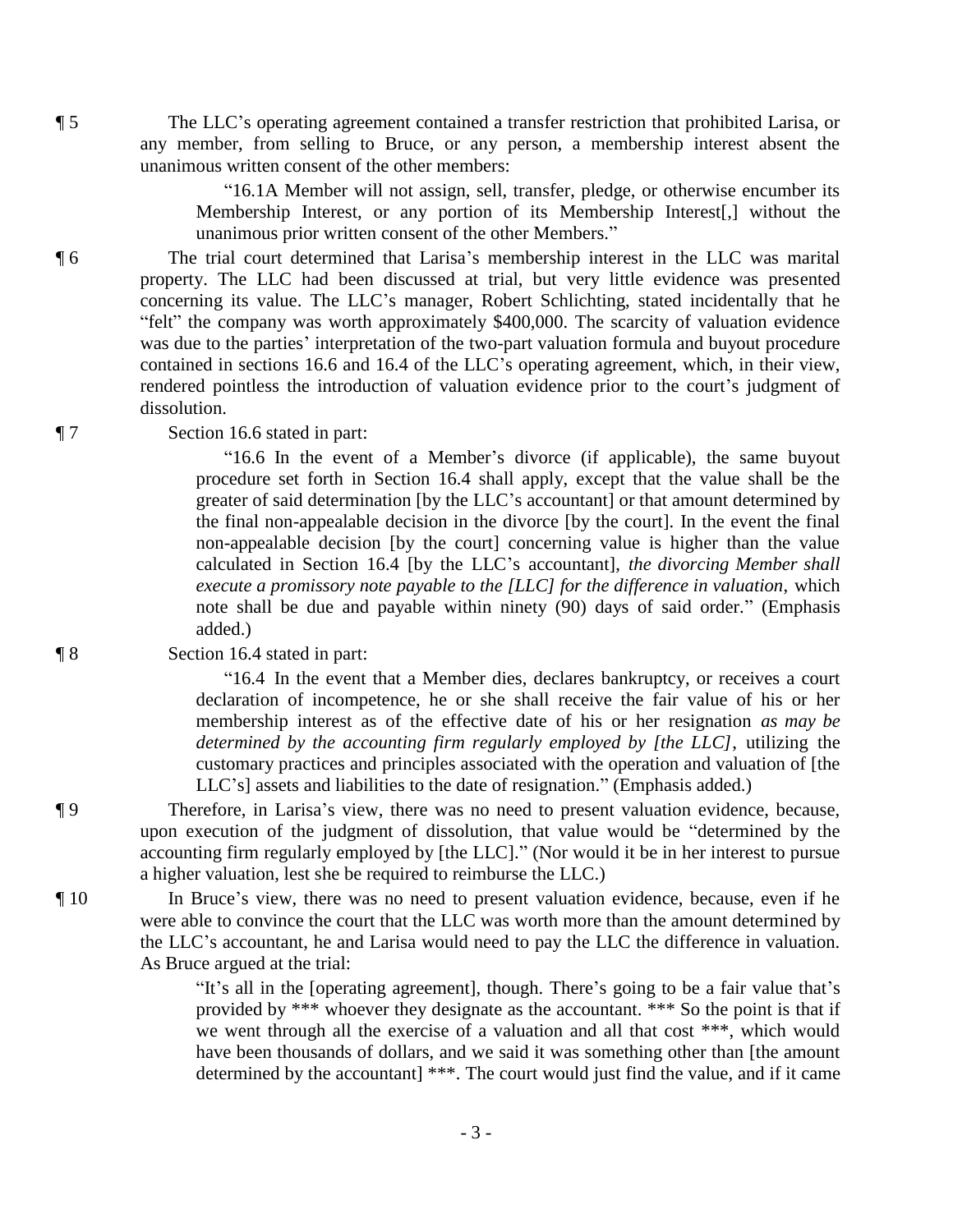in higher then that would have been an obligation *of the parties*[1] to now write a note back to the LLC and pay it \*\*\*, so it's really a poison." (Emphasis added.)

¶ 11 On August 31, 2011, the trial court entered its memorandum of decision. In it, the court awarded 65% of the "potential cash distribution from equity interest in the LLC" to Larisa and 35% to Bruce. This division was in keeping with an approximate 65/35 split of the entire marital estate. The trial court stated that the current value of the LLC was unknown:

> "The only evidence in the record with respect to the 'fair market value' of [the LLC] comes in the form of [LLC manager] Robert Schlichting's testimony that his 'feeling' is that the company is worth 'around \$400,000.00.' According to the [LLC's operating agreement,] its fair market value will be determined by its accountant, Karl Barnes, upon completion of the parties' divorce."

¶ 12 On September 21, 2011, the trial court entered an "order on remaining issues." As to the LLC, the court again stated: "[Larisa] is awarded 65% of the cash distribution from the equity interest in [the LLC]; [Bruce] is awarded 35% of the cash distribution from the equity interest in [the LLC]." Numerous motions and rulings followed the entry of the order and they can be divided into two groups: those aimed at effectuating the 65/35 split and those aimed at seeking reimbursement of expenses.

## ¶ 13 B. Effectuating the 65/35 Split

¶ 14 On October 11, 2011, Larisa moved to reconsider and for clarification. As to the LLC, she noted that there had not yet been a valuation, the implication being that she was unsure how to proceed. She stated that her membership interest had been valued (not necessarily before the court) as low as \$15,000 and as high as \$80,000.

¶ 15 On October 21, 2011, Bruce moved to reconsider. As to the LLC, he asked that the court enter additional orders to effectuate the liquidation of Larisa's membership interest, which the parties referred to as a cash distribution:

> "The undisputed evidence is that the LLC is required to purchase the interest at fair market value. The issue becomes the enforcement of the Order and who should take the necessary steps to enforce the rights of the marital estate. Testimony was undisputed that Larisa wished to continue to hold her interest in [the LLC], whereas Bruce desired the interest be sold. \*\*\* Larisa does not have [any] interest in forcing the sale of the interest according to the terms of the Operating Agreement."

Although Bruce was not a member of the LLC, he requested that the court "enter an [o]rder requiring [him to] take all steps commercially necessary and reasonable to force the purchase of the shares [thereby allowing him to acquire a membership interest] according to the [o]perating [a]greement and the marital estate should reimburse [him] for any legal fees or other professional fees he incurs in [so doing]."

¶ 16 On December 15, 2011, as to the motions to reconsider, the court ordered that "[Larisa] shall not liquidate, transfer, encumber[,] or otherwise dispose of any interest or contractual rights in [the LLC]." The court continued the matter as to the LLC.

- 4 -

 $\overline{a}$ 

<sup>1</sup>We note that section 16.6 actually states that the divorcing *member*, which Bruce was not, shall pay back the difference in valuation.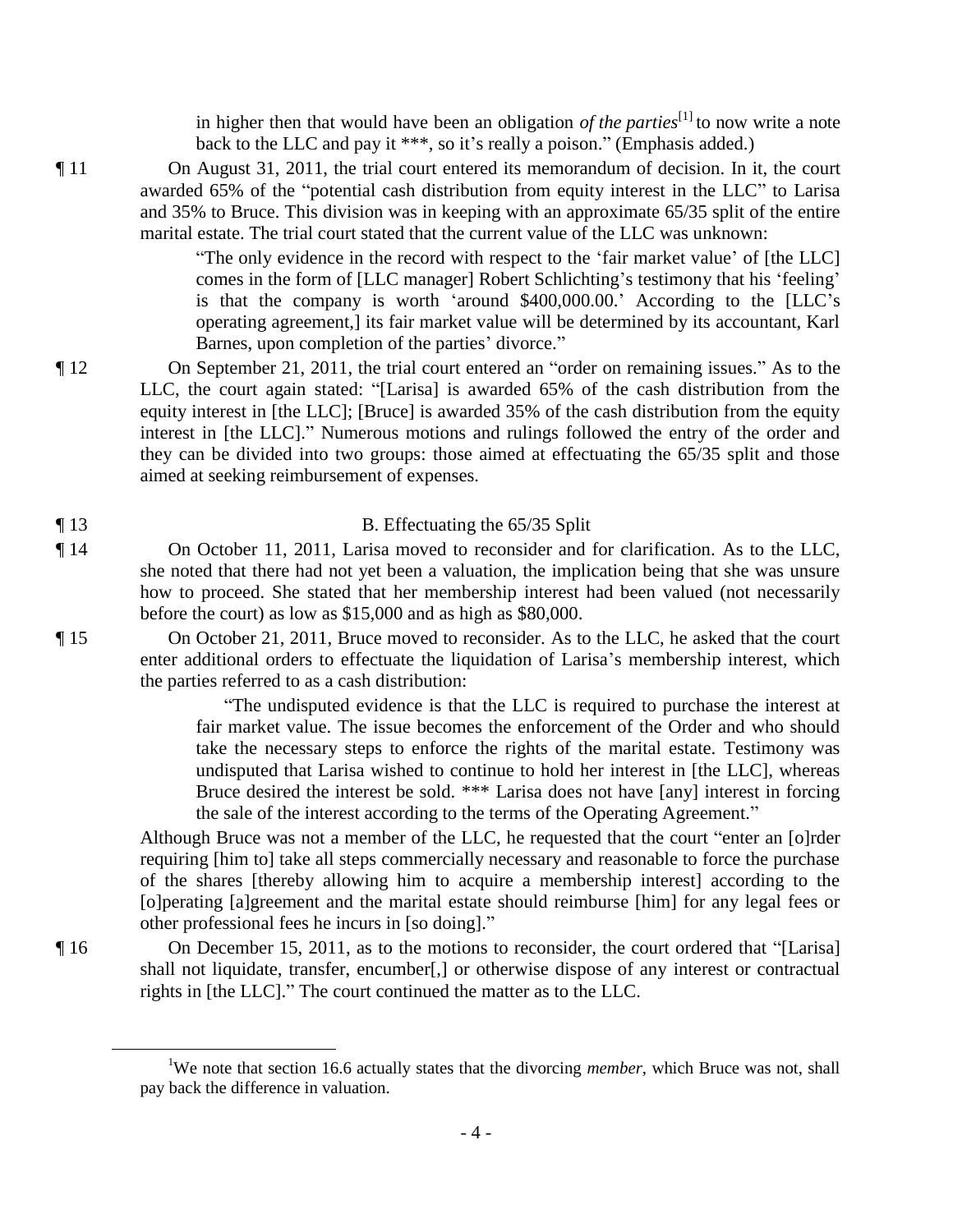- ¶ 17 On January 25, 2012, Larisa moved to set the value of the LLC. Larisa noted that Barnes had determined the value to be \$150,000, meaning that Larisa's cash distribution would be \$19,500 (\$150,000 x 0.20 x 0.65) and Bruce's cash distribution would be \$10,500 (\$150,000 x 0.20 x 0.35). Larisa stated that she and Bruce were entitled to be paid these amounts by the LLC.
- ¶ 18 As part of the posttrial process, the parties deposed Barnes. Barnes explained the \$150,000 valuation. Barnes performed the valuation based on the "capitalization of earnings" method. This method is based on cash flows. It is a standard method, because "earnings inherently incorporate the assets and liabilities of a corporation." However, the method can be thought of as limited, because it does not necessarily account for the value of the assets independent of the manner in which they are used by the business. For example, the LLC's quarry might be worth more than its present use by the business reflects. The hypothetical offered was that there could be an undiscovered platinum mine underneath the quarry. Despite this limitation, Barnes preferred the capitalization-of-earnings method to any other, and he thought it fair for a 20% owner to be bought out for \$30,000 (which, again, would result in \$19,500 for Larisa and \$10,500 for Bruce).
- ¶ 19 On February 15, 2012, in regard to the pending motions, the court entered an order stating that it "neither grant[ed] [n]or den[ied]" Bruce's requested relief concerning the LLC. Rather, it "specifically reserv[ed] issues relating to the liquidation of the [LLC] stock, including \*\*\* the distribution of the proceeds of any such liquidation and/or the right of one party to 'buy out' the other party's interest in the [LLC] \*\*\* by full payment to the selling party of the amount to which the selling party is entitled pursuant to the formula applied under the [o]perating [a]greement."
- ¶ 20 On March 6, 2012, Bruce responded to Larisa's motion to set the value of the LLC. Bruce stated that the value was "significantly higher" than \$150,000. As such, he requested that the trial court allow him to buy out Larisa's membership interest for \$19,500, and that Larisa be ordered to "transfer all right, title[,] and interest in [the LLC], including and without limitation, an irrevocable power of attorney to pursue any and all rights [she] has had in the past, has currently[,] or will acquire in the future as a result of her ownership interest in [the LLC]." In Bruce's view, acquiring a membership interest would enable him to pursue a greater buyout based on a valuation closer to the \$400,000 mentioned at trial.

¶ 21 On March 16, 2012, at the hearing on the pending matters, Larisa responded to Bruce's request to buy her membership interest for \$19,500. Larisa did not believe that the court had authority to dispose of the interest in that manner, stating:

> "The LLC is under its own operating agreement, which prohibits any transfers without approval by the other members of the LLC. \*\*\* It is my understanding \*\*\* that the other members of the LLC have said they don't want Bruce to be part of the LLC, and, therefore, don't approve of transferring [Larisa's] rights to [Bruce]."

While Larisa did not believe that the operating agreement allowed for Bruce to buy her membership interest, she did believe that she could pay Bruce for his 35% share of the cash distribution. She was *already* a 20% member; the other members did not need to approve her membership. Larisa proposed that she, rather than the LLC, would provide Bruce with a \$10,500 payment. This would allow her to retain her 20% membership interest.

¶ 22 Regarding its authority to grant Bruce's request to buy Larisa's membership interests for \$19,500, the trial court stated: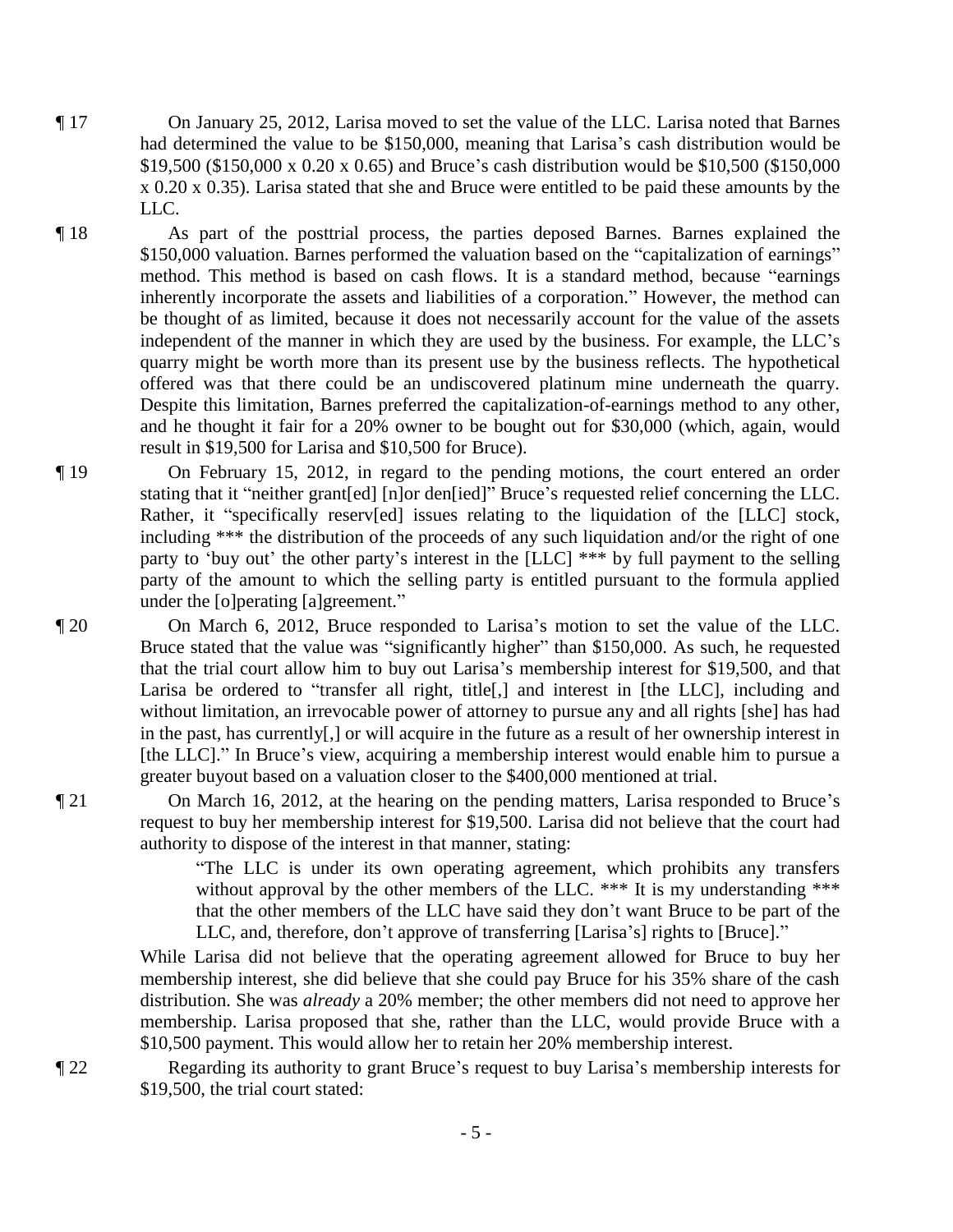"[T]o address the \*\*\* issue of whether I have \*\*\* authority to do it, people assign \*\*\* rights to other people all the time. \*\*\* In divorce court[,] I get to assign \*\*\* people's interest in things. \*\*\* And those rights presumably include the right to litigate, the ability to say we don't think the valuation was done correctly. We think that, you know, we're contesting valuation. And we're now, by way of assignment in the dissolution case, we get to stand in her shoes and argue whatever she would have under this."

¶ 23 On March 20, 2012, the trial court entered what it thought would be its final order to effectuate a 65/35 cash distribution of the membership interest. On September 11, 2012, on Larisa's motion to reconsider, it finalized its plan to effectuate the cash distribution. In it, the court summarized the parties' positions to date:

> "From April 2012 to the present, the parties, through their respective counsel, have made efforts to reach an agreement \*\*\*. \*\*\* Larisa has, through that process, made it clear that she does not want to litigate against the LLC with Bruce [in his attempt to maximize the value of the LLC]; instead, she wants to be paid the value of her membership interest in the LLC and be absolved of further potential liability that may arise in connection with any efforts Bruce may make to avoid the effect of Karl Barnes's valuation under the LLC's operating agreement."

With the parties' wishes in mind, the court essentially ordered that the cash distribution be effectuated through an intermediate step, wherein Larisa would sell her membership interest directly to Bruce. Bruce then would be free to pursue a higher valuation of the LLC and, by exercising his right as a member, effectuate a cash distribution at a later date.

¶ 24 Specifically, the order stated in pertinent part: (1) "based specifically on Larisa's express request to be paid \$19,500 as and for the value of her share of the LLC \*\*\*, the court GRANTS Larisa's 'Motion to Set Value of Rockton Rock, LLC \*\*\*' at the sum of [\$150,000] and finds that she is entitled to \$19,500"; (2) Bruce shall pay Larisa \$19,500, effectuating the cash distribution as to Larisa; (3) as to Bruce, "[u]pon payment to Larisa of \$19,500, Bruce is (to the extent this court is authorized to make such an award under the [dissolution statute]) awarded all of Larisa's marital right, title[,] and interest in and to her membership/stock interest in the LLC, including all of her rights and responsibilities under the LLC's operating agreement. This final order does not purport to award Bruce any greater or lesser rights than Larisa has or has had as a member of the LLC; rather, this final order \*\*\* only permits Bruce to 'stand in Larisa's place' for purposes of negotiating with, or litigating against, the LLC"; and (4) Bruce will defend, indemnify, and hold Larisa harmless from any and all costs, expenses, or judgments incurred as a result of Bruce's efforts to avoid the effect of Barnes's valuation of Larisa's membership interest and to otherwise maximize the value of that interest. The trial court concluded that its order disposed of the " 'last pending post-judgment motion directed against [the parties' Order on Remaining Issues].' " Further, "[w]ith the entry of this Final Order on reconsideration, the last issue this Court 'reserved' within the September 21, 2011, \*\*\* February 15, 2012, \*\*\* and \*\*\* March 20, 2012, [orders] has been resolved and decided, subject only to enforcement proceedings. [Citations.]" The trial court did not make a finding pursuant to Illinois Supreme Court Rule 304(a) (eff. Feb. 26, 2010).

¶ 25 On October 10, 2012, Larisa filed her notice of appeal, and this court stayed enforcement of the trial court's judgment pending the outcome.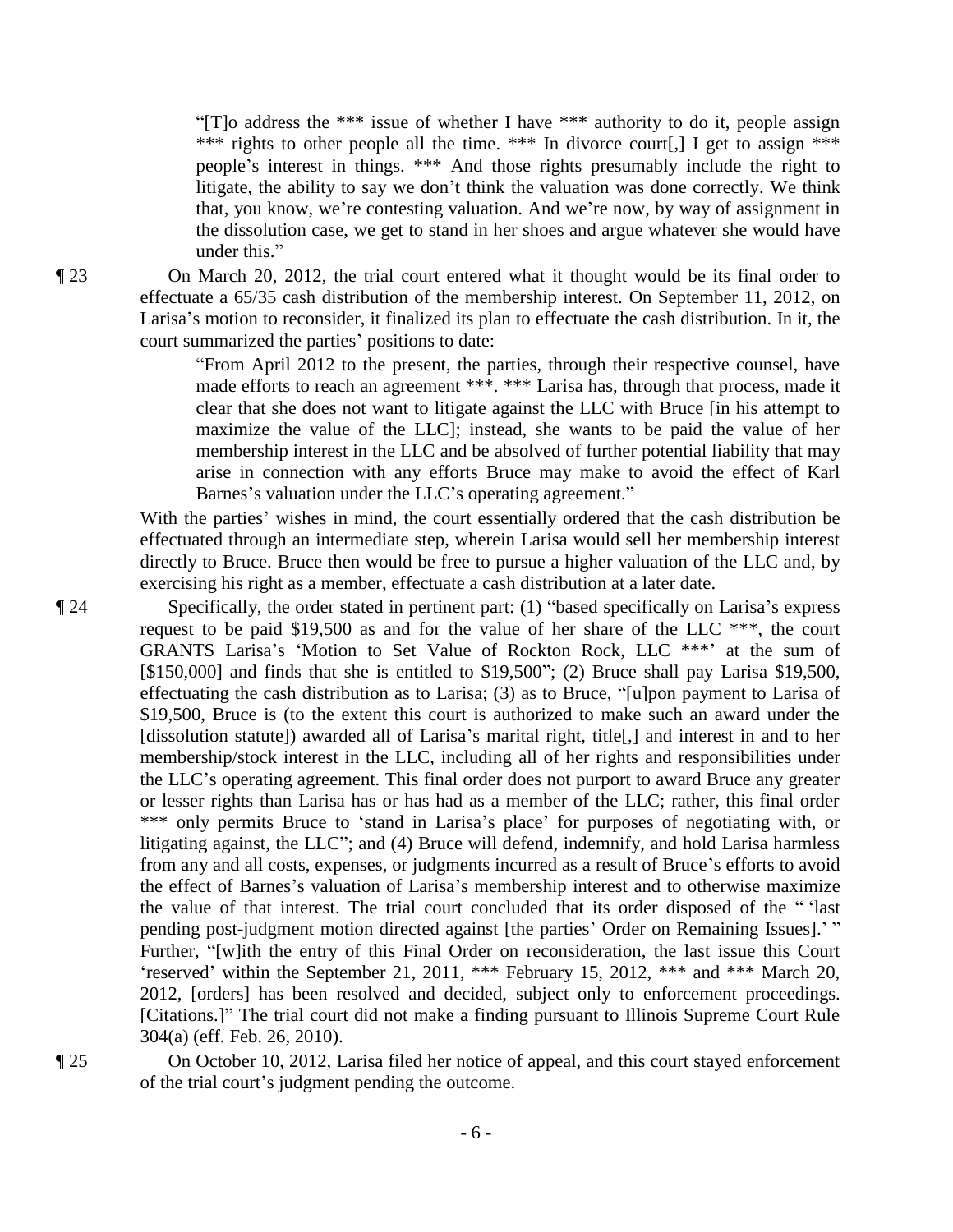#### ¶ 26 C. Pending Motion for Reimbursement

¶ 27 Meanwhile, as the court was entering the aforementioned series of orders aimed at effectuating the 65/35 distribution of the membership interest, Larisa filed a motion requesting relief for shouldering the responsibility of preserving her membership interest although the court had deemed it marital property.

¶ 28 Specifically, on August 8, 2012, Larisa filed a motion for reimbursement of expenses. The expenses pertained to capital contributions she paid to the LLC in her capacity as a member, minus profit distributions she received from the LLC. Larisa listed the dates of the contributions, some of which were paid prior to the 2011 judgment of dissolution and some of which were paid after. In 2010, Larisa contributed \$24,200 and received no profit distributions. Because the contribution was made prior to the dissolution, she sought a 50% reimbursement from Bruce in the amount of \$12,100. In 2011, subsequent to the judgment (but before the August 31, 2011, memorandum of decision), Larisa contributed \$11,600 and received \$4,200 in profit distributions. (The \$11,600 contribution was made with the court's express permission as part of the judgment of dissolution. The court stated that the \$11,600 contribution was to be made at Larisa's "discretion.") Because the contribution was made subsequent to the dissolution, she sought from Bruce a 35% reimbursement in the amount of \$4,060 (\$11,600 x 0.35), minus 35% of the profit distribution, in the amount of \$1,470 (\$4,200 x .35), for a total of \$2,590. (The parties represent that, although Bruce did not pay the \$4,060 for the capital contribution, he did receive the \$1,470 profit distribution.)

¶ 29 On August 22, 2012, the trial court set the motion for hearing. The scheduled date was September 19, 2012.

- ¶ 30 On August 29, 2012, Bruce filed, under section 2-615 of the Code of Civil Procedure, a motion to dismiss Larisa's motion for reimbursement. 735 ILCS 5/2-615 (West 2012). Bruce argued that it was "impossible" for him to respond to Larisa's motion, because she cited no statutory provision to support it. Additionally, each fact she cited occurred before the close of evidence in this case. Bruce further argued that it was not clear whether Larisa's motion: (1) intended, but failed, to state a cause of action and was, therefore, subject to a section 2-615 dismissal; or (2) intended to seek enforcement of a judgment.
- ¶ 31 On September 11, 2012, as mentioned above, the trial court entered its final order to effectuate the 65/35 split, claiming to dispose of all postjudgment motions directed against the September 21, 2011, order on remaining issues. However, the court did not address Larisa's motion for reimbursement. (Again, that matter had been set for hearing the next week on September 19, 2012. For whatever reason, that hearing was postponed.)
- ¶ 32 On October 3, 2012, Larisa filed a response to the motion to dismiss. This time in support of her motion for reimbursement, she cited section 503(d)(1) of the Illinois Marriage and Dissolution of Marriage Act, which states that, in dividing marital property, the court shall consider the contribution of each party to the preservation of the value of the property. 750 ILCS 5/503(d)(1) (West 2010). She did not answer Bruce's question as to whether, in her motion for reimbursement, she intended to file a cause of action or a motion for enforcement.
- ¶ 33 Larisa raised arguments similar to those she raised in her motion for reimbursement. However, she clarified that the 2010 contribution had been paid out of the "Alpine Asset Management Account," which the court had subsequently deemed marital property. She criticized as hypocritical Bruce's minimization of the importance and relevance of her request, noting that Bruce, too, had earlier asked the court to account for the LLC's 2011

- 7 -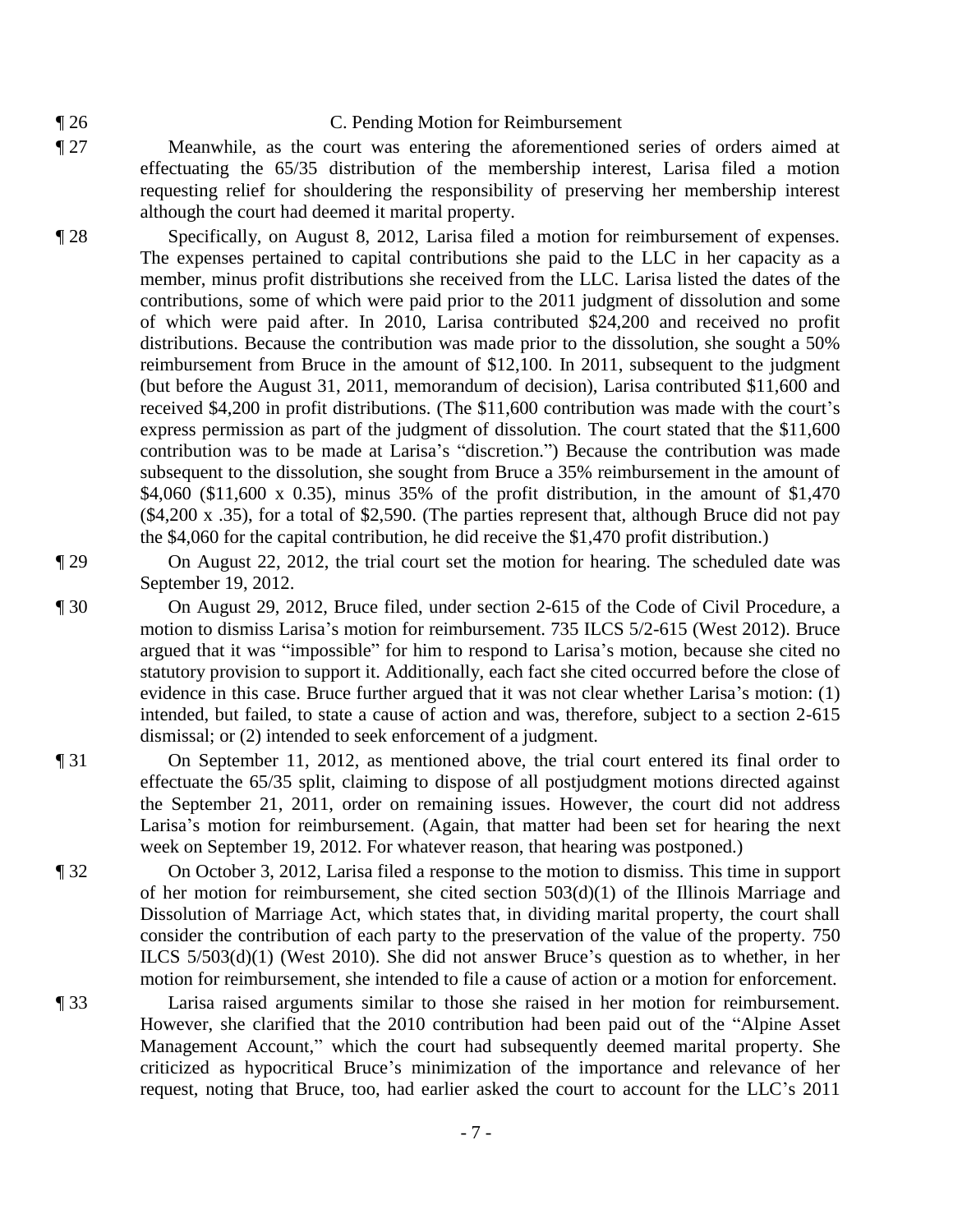profits and losses. As to Bruce's request, on February 15, 2012, the court had held that it could not yet account for 2011 profits and losses, as it did not yet have any evidence as to what they were. As to the 2010 contribution, it had instructed that, in order to maintain the 65/35 division (and to whatever extent Larisa had personally paid the 2010 contribution), Bruce must incur 50% of the burden. Likewise, Bruce would be entitled to 50% of the profits.

- ¶ 34 On October 19, 2012, the trial court conducted a hearing on Larisa's motion for reimbursement. However, the court stated that it had no jurisdiction to decide the matter because, as of Larisa's October 10, 2012, notice of appeal, jurisdiction belonged with the appellate court.
- ¶ 35 D. Appeal No. 2-12-1117
- ¶ 36 Larisa appealed the trial court's September 11, 2012, order, which had attempted to effectuate the 65/35 split of the interest in the LLC. *In re Marriage of Schlichting*, 2013 IL App (2d) 121117-U, ¶ 2. However, this court held that the appeal was premature. *Id*. ¶ 45. No Rule 304(a) finding accompanied the order and therefore Larisa's pending motion for reimbursement deprived this court of jurisdiction. *Id*. ¶ 44. We dismissed the appeal, leaving jurisdiction with the trial court. *Id*. ¶ 45.
- ¶ 37 E. Ruling on the Motion for Reimbursement ¶ 38 On November 7, 2013, Larisa noticed up her prior motion for reimbursement. On November 8, 2013, Larisa moved more specifically for reimbursement for capital contributions incurred *after* the 2011 judgment of dissolution.
- ¶ 39 On January 22, 2014, the trial court granted Larisa partial relief by ordering that, from August 31, 2011,<sup>2</sup> forward (presumably until the September 11, 2012, order that required her to sell her membership interest to Bruce), Larisa and Bruce share, in a 65/35 division, both the burden of capital contributions and taxes and the benefit of profit distributions. The court denied Larisa reimbursement for the \$11,600 contribution she made with personal funds after the dissolution but before August 31, 2011. It also denied Larisa reimbursement for contributions she made prior to the dissolution, noting that Larisa had used marital funds to preserve a marital asset.
- ¶ 40 Also on January 22, 2014, the trial court tied up remaining matters related to the September 11, 2012, order. It denied Larisa's renewed motion to reconsider. As a precaution, it entered a Rule 304(a) finding. Finally, it denied Larisa's request to stay enforcement of the order pending appeal. This court then reversed the denial of the stay, and we now accept Larisa's appeal.
- ¶ 41 II. ANALYSIS

 $\overline{a}$ 

¶ 42 Larisa appeals both the trial court's September 11, 2012, order requiring her to sell to Bruce her membership interest and the January 22, 2014, order denying her reimbursement of capital contributions.

<sup>&</sup>lt;sup>2</sup>On August 31, 2011, the court ordered a general 65/35 split of the cash distribution. However, the dissolution occurred earlier, on April 1, 2011.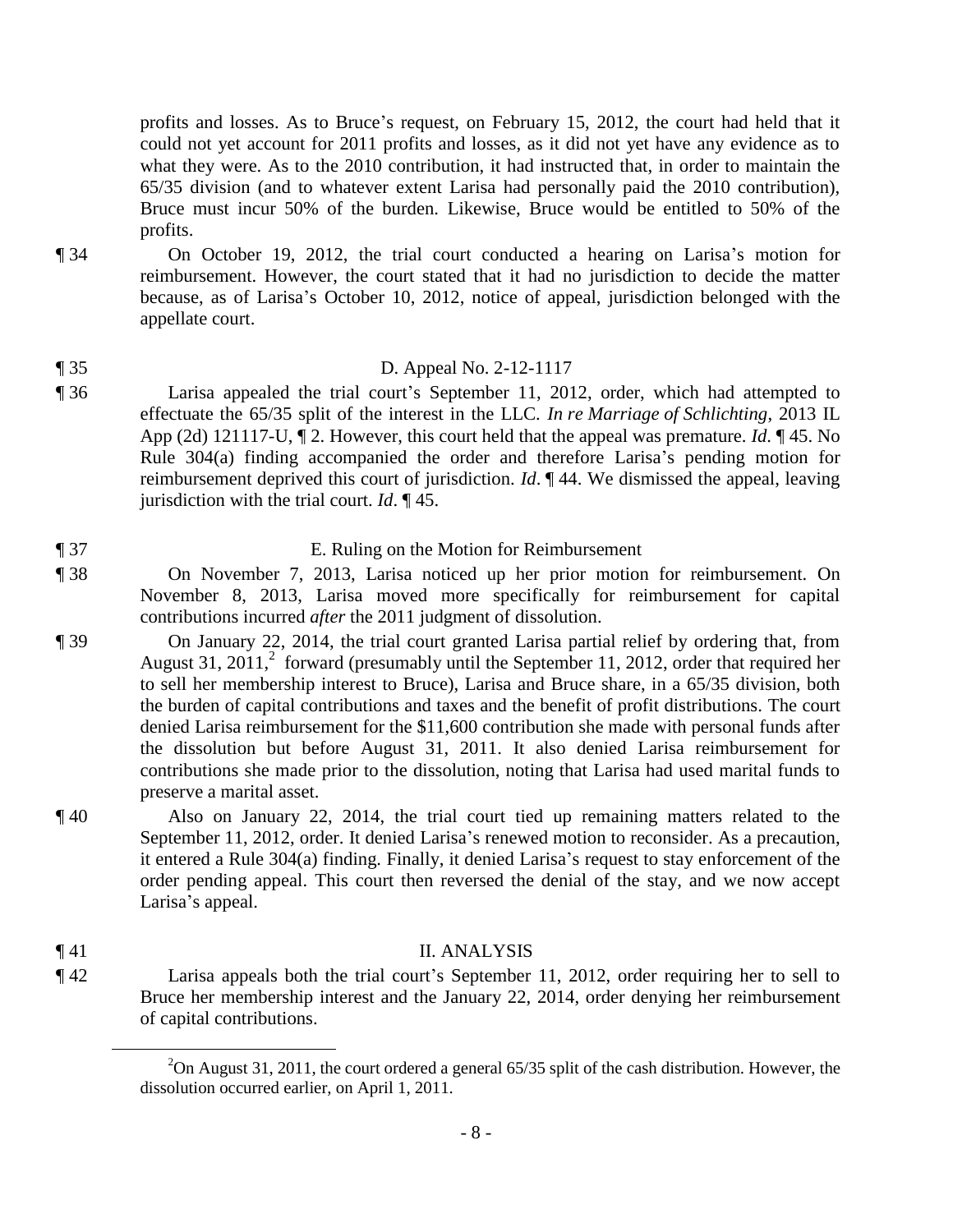- ¶ 43 A. The September 11, 2012, Order
- ¶ 44 As to the September 11, 2012, order, Larisa complains that the court ordered her to violate the operating agreement's transfer restriction, which stated that a member could not transfer or sell any portion of his or her membership interest without the unanimous written consent of the other members (section 16.1). Larisa argues that the court-ordered sale was particularly unnecessary because the operating agreement, through its two-part valuation formula and buyout procedure, already provided for the distribution of a member's interest upon divorce (sections 16.6 and 16.4). Larisa acknowledges that the question before us is not whether the trial court itself was absolutely required to abide by the terms of the operating agreement. Rather, the question is whether the court's manner of distribution, which required Larisa to violate the operating agreement, constituted an abuse of discretion. *In re Marriage of Banach*, 140 Ill. App. 3d 327, 331 (1986).

¶ 45 As will be explained, we agree that the court's order to violate a reasonable operating agreement was an untenable resolution, particularly where other options were available. Based on this and other factors, such as the court's indulgence in the parties' misinterpretation of the valuation formula and buyout procedure and the court's failure to mitigate against future conflict, we find that the court abused its discretion.

#### ¶ 46 1. The Court Ordered Larisa to Violate the Operating Agreement

- ¶ 47 As a threshold matter, we determine that the trial court clearly ordered Larisa to violate the terms of the LLC's operating agreement. Again, the operating agreement prohibited the sale of any portion of a membership interest without the unanimous written consent of the other members (section 16.1). Contrary to this provision, the court ordered Larisa to sell her membership interest to Bruce without the unanimous consent of the other members. The operating agreement also required that the LLC buy out a divorcing member's interest (sections 16.6 and 16.4). Contrary to these terms, the court did not allow the *LLC* to buy out Larisa's interest; rather, it allowed *Bruce*, a nonmember, to buy out Larisa's interest.
- ¶ 48 Bruce intimates, without citation to the record or legal authority, that his purchase of Larisa's interest without the unanimous consent of the other members did not violate the operating agreement's transfer restriction, because, in his view, Larisa herself had no interest aside from her right to a cash distribution or buyout. See Ill. S. Ct. R. 341(h)(7) (eff. Feb. 6, 2013) (arguments must be supported by citation to authority). Forfeiture aside, even if Bruce's premise is true, his argument fails because the transfer restriction prohibits the sale of "any portion" of a membership interest without the unanimous consent of the other members. Larisa's right to a cash distribution or buyout represents at least a "portion" of her membership interest.
- ¶ 49 2. Misinterpretation of the Operating Agreement's
	- Valuation Formula and Buyout Procedure
- ¶ 50 We next address an error that occurred relatively early in the proceedings, a misinterpretation of the valuation formula and buyout procedure (sections 16.6 and 16.4). This error is important because the trial court crafted its September 11, 2012, order so that Bruce could pursue a valuation greater than that submitted by Barnes. The court apparently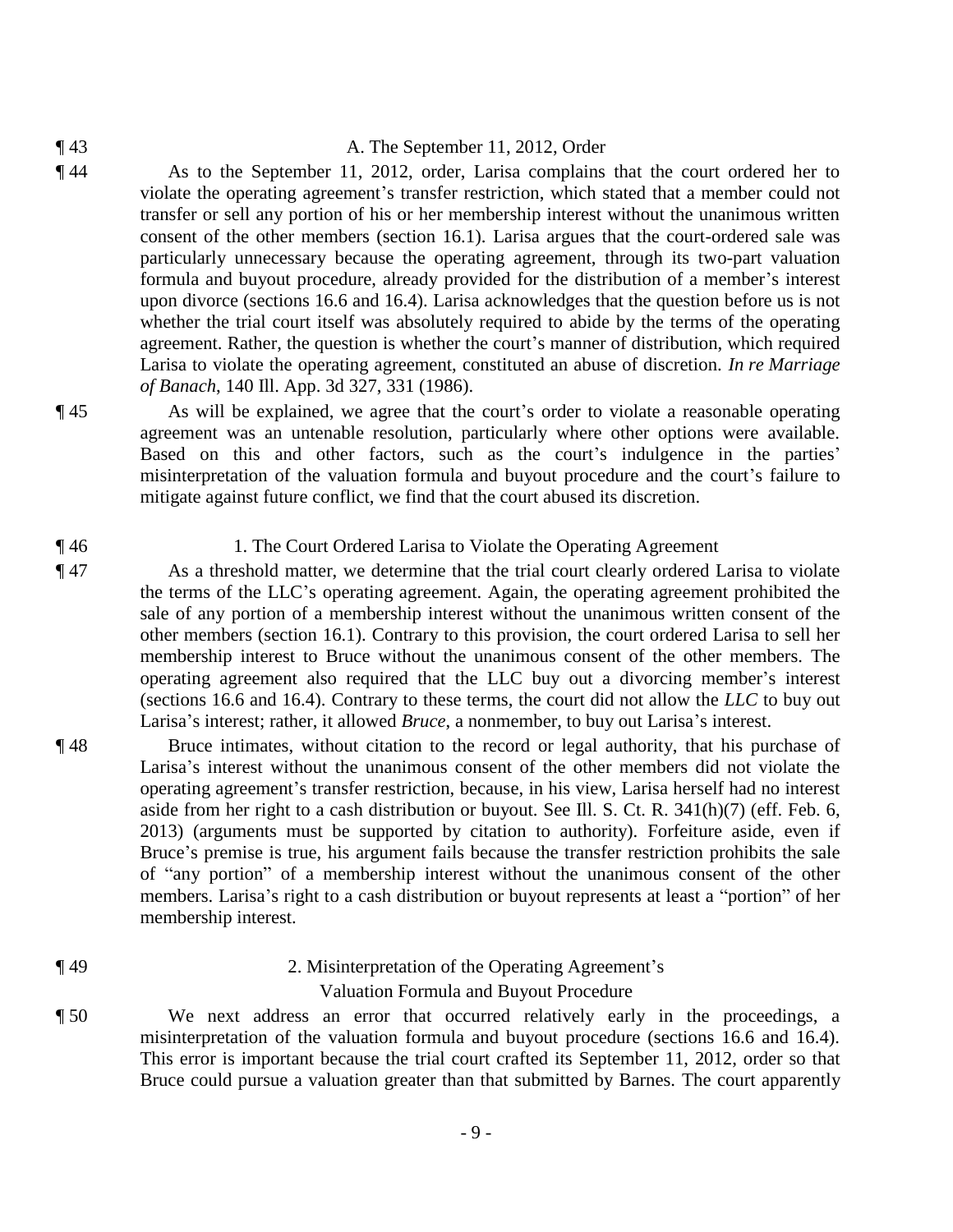entertained Bruce's view that, if the court entered a greater valuation, the LLC would, subsequent to the divorce proceedings and outside the court's oversight, require Bruce and Larisa to pay back the difference in valuation. Contrary to the parties' interpretation, the court did not need to award Bruce a membership interest in order to provide Bruce with a means by which to pursue a greater valuation.

- ¶ 51 Again, in Bruce's view, there was no need to present valuation evidence, because, even if he were able to convince the court that the LLC was worth more than the amount determined by Barnes, the operating agreement would require that he and Larisa pay the LLC the difference in valuation. In Larisa's view, there was no need for the court to make a value determination because, upon entry of the judgment of dissolution, that value would be determined by Barnes.
- 

¶ 52 For the reasons that follow, however, these views, particularly Bruce's, are not in keeping with the clear and unambiguous terms of the valuation formula and buyout procedure. When interpreting the agreement, we must give its clear and unambiguous terms their ordinary and natural meaning. *Owens v. McDermott, Will & Emery*, 316 Ill. App. 3d 340, 344 (2000).

¶ 53 Again, the valuation formula and buyout procedure states:

"16.6 In the event of a Member's divorce (if applicable), the same buyout procedure set forth in Section 16.4 shall apply, except that the value shall be the greater of said determination [by the LLC's accountant] or that amount determined by the final non-appealable decision in the divorce [by the court]. In the event the final non-appealable decision [by the court] concerning value is higher than the value calculated in Section 16.4 [by the LLC's accountant], *the divorcing Member shall execute a promissory note payable to the [LLC] for the difference in valuation*, which note shall be due and payable within ninety (90) days of said order." (Emphasis added.)

And:

"16.4 In the event that a Member dies, declares bankruptcy, or receives a court declaration of incompetence, he or she shall receive the fair value of his or her membership interest as of the effective date of his or her resignation *as may be determined by the accounting firm regularly employed by [the LLC]*, utilizing the customary practices and principles associated with the operation and valuation of [the LLC's] assets and liabilities to the date of resignation." (Emphasis added.)

¶ 54 Contrary to Bruce's view, section 16.6 states that the divorcing member, which Bruce is not, shall pay back the LLC the difference in valuation. Therefore, if the court set a higher valuation, the LLC would be required to buy out Larisa at that valuation, and only Larisa would be required to pay back the LLC the difference in valuation. In other words, a divorcing member is bound by the LLC's accountant's valuation, but the divorcing nonmember gets to walk away with his or her share of the higher, court-ordered valuation. It would not have been pointless for Bruce to have submitted evidence in hopes of obtaining a higher, court-ordered valuation.

¶ 55 For example, without ruling that the trial court itself was bound by the operating agreement, we illustrate how a separate action to enforce the operating agreement would likely play out. In a best-case scenario for Bruce, *if* the trial court had valued the LLC at \$400,000, then the LLC would buy out Larisa at \$80,000 (\$400,000 x 0.20). The court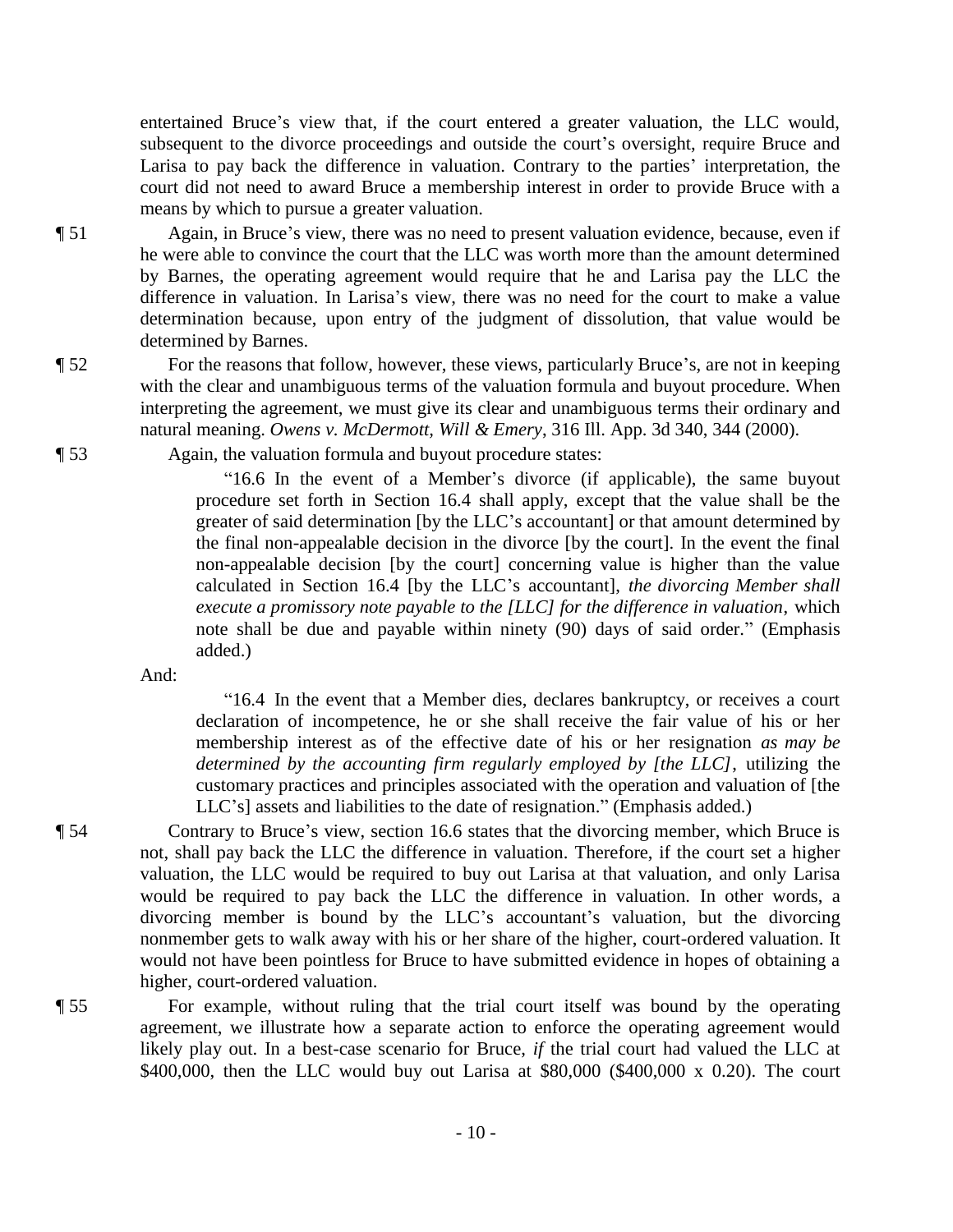deemed the 20% membership interest to be marital property, so Bruce would receive \$28,000  $(\$80,000 \times 0.35)$ . Bruce would walk away with that \$28,000, which is \$17,500 more than the \$10,500 he would have received under Barnes's \$150,000 valuation. Larisa would then have to reimburse the LLC in the amount of \$50,000 (\$80,000 - \$30,000, the difference between the buyout under the court's valuation and the buyout under Barnes's valuation).

¶ 56 Contrary to Larisa's view, the operating agreement explicitly contemplates a value determination from a divorce court, even if that valuation amounts to an endorsement of the accountant's valuation. Section 16.6 states that the valuation "*shall be the greater of* said determination [by the LLC's accountant] *or* that amount determined by the final non-appealable decision in the divorce [by the court]."<sup>3</sup> (Emphases added.) Which valuation is greater cannot be determined unless the court makes a valuation based on the evidence. Moreover, had the court made an independent valuation at an earlier stage in the proceedings, it would have been in a better position to offset Larisa's foreseeable reimbursement to the LLC by awarding her other marital assets, thereby effectuating its intended overall 65/35 distribution scheme. See, *e.g.*, *Banach*, 140 Ill. App. 3d at 331 (where property, such as a business, is not susceptible to division in kind or where such division would lead to inequities, the court may, in its discretion, award the property to one spouse, subject to payment to the nonacquiring spouse for the interest lost, either by offsetting other marital property or by cash).

¶ 57 We recognize that Bruce would be impacted by a reimbursement to offset a difference in

 $\overline{a}$ 

¶ 58 3. The Court Abused Its Discretion

valuation, if applicable, can also come from (Larisa's) personal funds.

## by Ordering Larisa to Violate the Operating Agreement

valuation *if* the parties used marital funds to reimburse the LLC for any difference. However, we see no reason why that need be the case. Just as postdissolution capital contributions can come from (Larisa's) personal funds, a postdissolution reimbursement for a difference in

¶ 59 Having established that the trial court ordered Larisa to violate the operating agreement and that this was not necessary to allow Bruce to pursue a higher valuation, we now explain why the order constituted an abuse of discretion, requiring reversal.

¶ 60 While no Illinois case *requires* a court to distribute marital property in accordance with an operating agreement binding one or both of the parties in their business activities, existing case law, both within and outside Illinois, comes together to establish that the failure to do so, where compliance is easily possible, constitutes an abuse of discretion. See, *e.g*., *Shrock v. Meier*, 2012 IL App (1st) 111408-U, ¶ 23 (in considering whether the trial court abused its discretion in modifying an injunction, the appellate court considered whether the trial court's ruling was consistent with the terms of the operating agreement by which the parties were bound).

¶ 61 Generally, when distributing marital property, the court should seek a high degree of finality so that the parties can plan their future with certainty and are not encouraged to return to court. *In re Marriage of Hellwig*, 100 Ill. App. 3d 452, 459 (1981). Distribution of a

<sup>&</sup>lt;sup>3</sup>We take the phrase "non-appealable decision" to mean a determination that stands after avenues for review have been exhausted.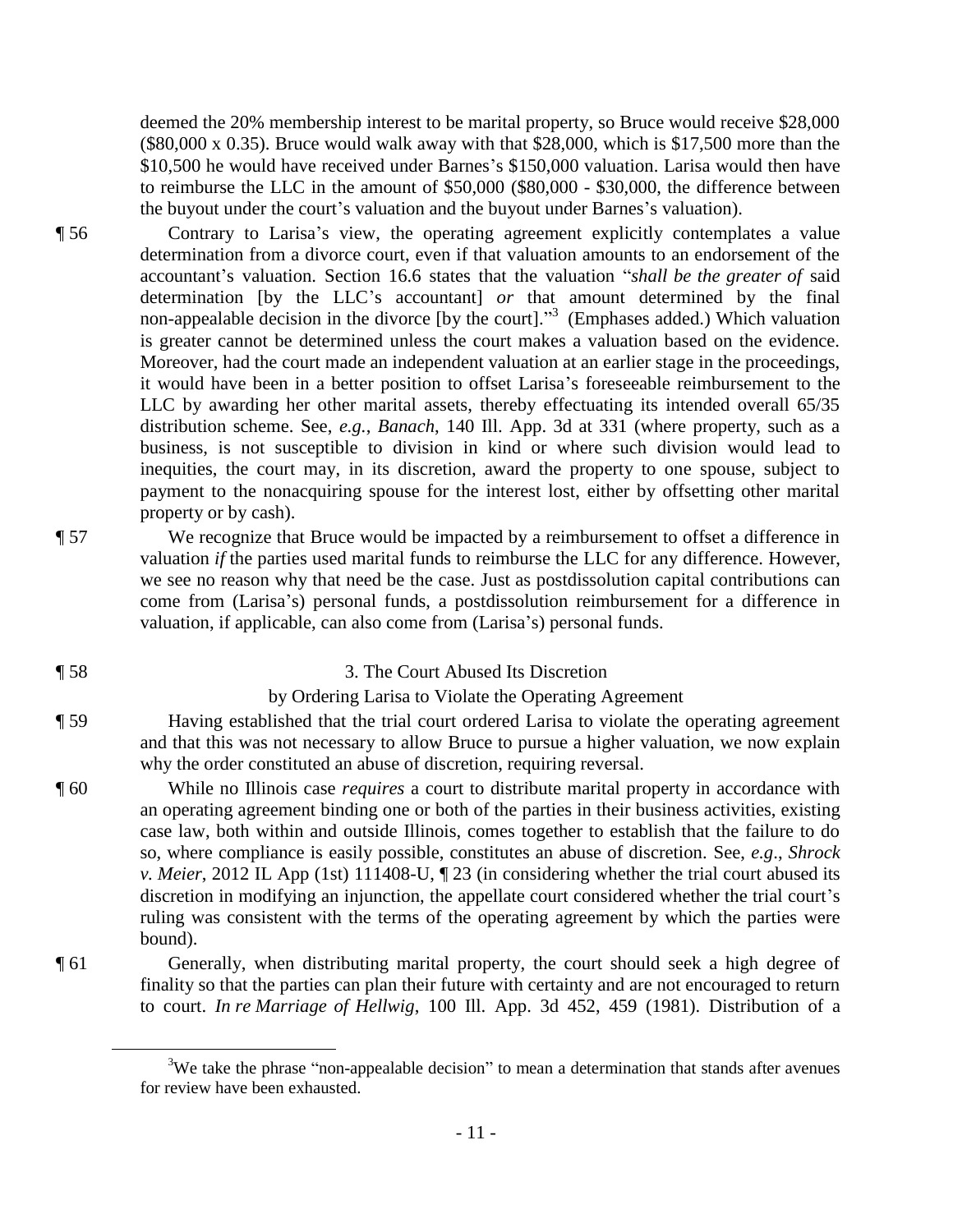business interest can present difficulties, and the court should be mindful that divorcing parties might be unable to work together in a continued business association. *In re Marriage of Moll*, 232 Ill. App. 3d 746, 754 (1992). In *Castonguay v. Castonguay*, 306 N.W.2d 143, 146 (Minn. 1981), the court held that, even though the company's operating agreement did not apply to court-ordered transfers, the trial court could not simply transfer without restriction shares of the business to the nonmember spouse. The court stated that to do so constituted an abuse of discretion; the forced admittance of an unwelcome ex-spouse to the affairs of a closely held corporation could be disruptive. *Id*. Therefore, the court remanded, directing the trial court to effectuate the placement of the nonmember spouse's shares in a voting trust so as to lessen the potential discord in the business. *Id*. As *Moll* and *Castonguay* caution, a trial court should craft an order not only so as to avoid a return to divorce court, but also so as to avoid future conflict in general. To terminate litigation in one court only to precipitate it in another is not in keeping with the general policy in favor of finality.

¶ 62 Here, although the trial court discouraged future litigation involving Larisa, it did not discourage future litigation involving Bruce. To the contrary, the court's order allowed and even encouraged Bruce, who already had a history of initiating litigation against the family business(es), to pursue future litigation: "this final order \*\*\* permits Bruce to 'stand in Larisa's place' for purposes of negotiating with, or litigating against, the LLC." Additionally, although the court's aim was to allow for an eventual cash distribution, its order did not effectuate with finality the cash distribution. Instead, it effectively passed jurisdictional oversight of the matter to the general civil courts, should Bruce rely upon his membership interest to establish standing to pursue litigation against the LLC.

- ¶ 63 Also, generally, an LLC operating agreement is to be enforced according to general contract principles, unless it conflicts with a statute. See, *e.g.*, *Downs v. Rosenthal Collins Group, L.L.C.*, 385 Ill. App. 3d 47, 52 (2008) (operating agreement to be treated as contract); 1 Larry Ribstein & Robert Keatinge, Limited Liability Companies § 4:16 (2d ed. 2013). And, a court should not interfere with the terms of a contract that parties entered into freely. See, *e.g.*, *Prudential Insurance Co. of America v. Van Martre*, 158 Ill. App. 3d 298, 311 (1987) (a party cannot enlist the support of the judiciary to reform a contract).
- ¶ 64 The provisions at issue here, section 16.1 and sections 16.6 and 16.4 together, may be thought of as a buy-sell agreement. Creating a buy-sell agreement is a means by which to coordinate estate and family planning with business succession goals. Jonathan C. Lurie & Edwin G. Schuck, Jr., *Valuation*, A.L.I.-A.B.A. Course of Study, Estate Planning in Depth, ¶ 100.1 (2007). A buy-sell agreement, whether standing on its own or, as here, part of an LLC's operating agreement, may be used to govern relations between co-owners of a business, establishing rules or guidelines for valuing the business, transferring ownership, and negotiating a price before the identity of the seller and purchaser are known. *Id*. at 1359-60.
- ¶ 65 Larisa cites authority mandating that transfers occur as set forth in a buy-sell or operating agreement. For example, the Limited Liability Company Act (Act) requires that transfers of company interest must be made in accordance with the operating agreement or all other members' consent. 805 ILCS 180/30-10 (West 2012). Larisa acknowledges that this authority governs transfers, absent a court order, among members or between members and other categories of persons or entities (often referred to as voluntary transfers). It does not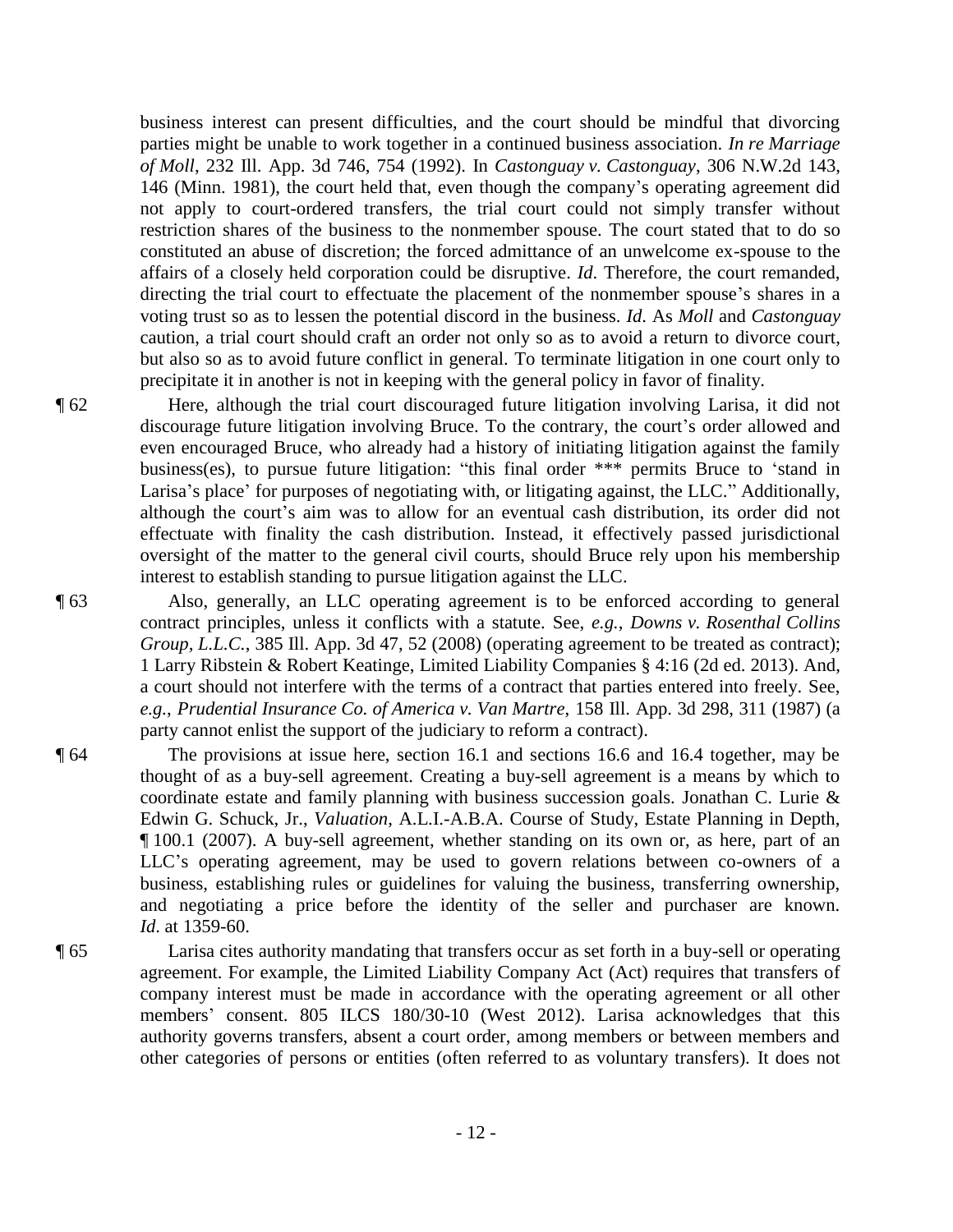govern the type of transfer at issue here, a court-ordered transfer (often referred to as an involuntary transfer).

¶ 66 Cases specifically addressing potential conflict between a marital dissolution order and an operating agreement are few. Illinois courts have approached the issue, flagging it as a potential problem but ultimately avoiding a direct ruling. See, *e.g.*, *In re Marriage of Devick*, 315 Ill. App. 3d 908, 920 (2000); *In re Marriage of Gunn*, 233 Ill. App. 3d 165, 182-84 (1992). In *Devick* and in *Gunn*, the court determined that there *was no conflict* between the marital dissolution order and the operating agreement. Thus, the court affirmed the court-ordered transfer without reaching the question of whether the trial court *would have* abused its discretion had it ordered a transfer that conflicted with the operating agreement. Specifically, in *Devick*, the operating agreement's transfer restriction expressly exempted court-ordered transfers. *Devick*, 315 Ill. App. 3d at 920. Therefore, the trial court remained within the bounds of the operating agreement in ordering a transfer that would have been prohibited if it had been performed without a court order. *Id*. (Additionally, in *Devick*, the company was made a third-party defendant in the divorce proceedings so that it was able to protect its own interests.) In *Gunn*, the operating agreement's valuation formula specified as triggering events death, disability, retirement, and termination, but *not* divorce. In addition, the valuation formula did not specify whether it applied to a divorce court's valuation. *Gunn*, 233 Ill. App. 3d at 182-84. Therefore, the divorce court's valuation process did not necessarily conflict with the valuation process set forth in the operating agreement.

¶ 67 Other jurisdictions have taken the issue one step further by stating that, in distributing interest in a company, a divorce court should honor the company's operating agreement and any transfer restrictions contained therein. See, *e.g.*, *Bryan-Barber Realty, Inc. v. Fryar*, 461 S.E.2d 29, 32 (N.C. Ct. App. 1995); *Castonguay*, 306 N.W.2d at 146. Although *Fryar* and *Castonguay* stated this rule, neither directly applied it. Each found that the transfer restriction at issue did not apply to court-ordered transfers. Specifically, in *Fryar*, the court held that an operating agreement's transfer restriction did not apply to court-ordered transfers, *unless* that transfer restriction expressly prohibited court-ordered transfers. *Fryar*, 461 S.E.2d at 32. In *Castonguay*, the court held the same. *Castonguay*, 306 N.W.2d at 146.

¶ 68 Here, the buy-sell agreement *does* apply to, or account for, court-ordered transfers. Sections 16.6 and 16.4 set forth procedures for the LLC to accommodate a court-ordered distribution of a membership interest that will not conflict with the transfer restriction set forth in section 16.1. In other words, the buy-sell agreement was drafted to "minimize the risk that [the] divorce court [would] cast [it] aside in determining the value of and allocation of business interests in divorce." Raiford D. Palmer, *Valuation and Division of Business Assets in Divorce*, 20 Du Page County Bar Ass'n 10 (2007); *cf*. *Gunn*, 233 Ill. App. 3d at 182-84 (buy-sell agreement set forth triggering events that did not include divorce). We see no reason why the trial court should have entered an order that conflicted with the terms of the operating agreement when the operating agreement specified the valuation process in the event of a divorce and allowed for the nonmember spouse to contest the valuation during divorce proceedings. Entering the order was an abuse of discretion.

¶ 69 In sum, our holding is consistent with: (1) existing policy favoring finality in divorce proceedings and discouraging future conflict (here, the trial court continued, rather than resolved, the debate over valuation, encouraged future litigation in the matter, and inserted an ex-spouse into a business environment where he was not wanted by other business members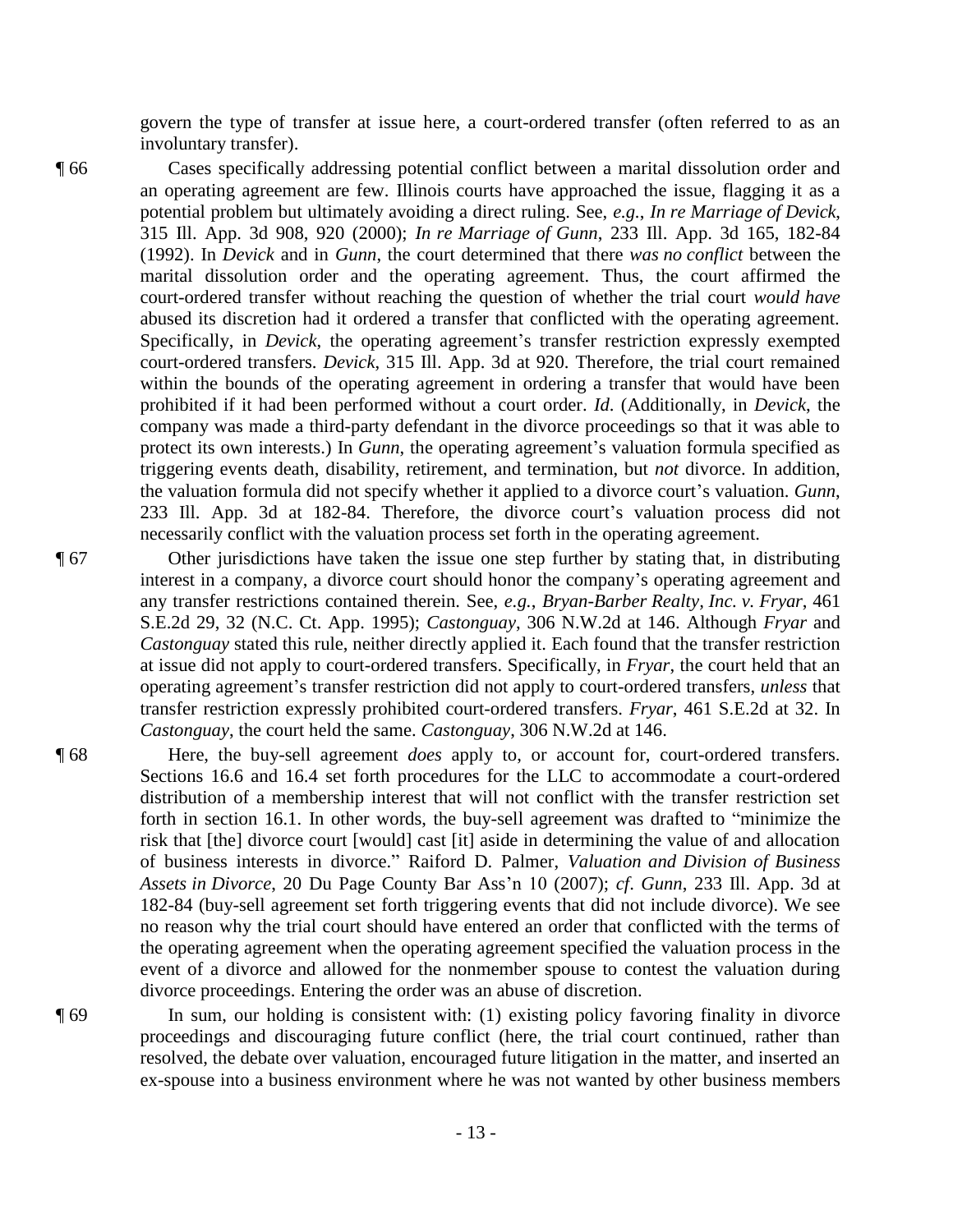and where he had no rights outside the court order); (2) existing principles concerning the freedom to enter into contracts (here, the trial court's order forced Larisa to violate the terms of the operating agreement, and courts should not interfere with the terms of an agreement that parties enter into freely); and (3) developing case law concerning the avoidance of potential conflict between marital dissolution orders and business operating agreements (*Devick*, *Gunn*, *Fryar*, and *Castonguay*). The trial court abused its discretion in ordering a property distribution that would require Larisa to violate the terms of the operating agreement where it could have easily and equitably avoided doing so.

¶ 70 The cases cited by Bruce do not convince us otherwise, because, unlike the four persuasive cases cited by Larisa (*Devick*, *Gunn*, *Fryar*, and *Castonguay*), they do not even mention potential conflict between the distribution of marital property and an operating agreement binding one or both of the parties in their business activities. See, *e.g.*, *Banach*, 140 Ill. App. 3d 327 (the court had the authority to grant each spouse an option to buy out the other's interest in their *jointly* owned restaurant and home); *Hellwig*, 100 Ill. App. 3d at 459 (the court's award to the wife of a 40% interest in the husband's business was an "illusory division" where it did not set the time or manner for valuation and receipt of funds); *In re Marriage of Simmons*, 87 Ill. App. 3d 651 (1980) (where *no* operating agreement or transfer restriction was at issue, the court was authorized to order the husband to execute one of two options: transfer stock to the wife or pay her \$6,000 for the value of the same).

# $\P$  71 4. Remedy

¶ 72 Having found that the trial court's order was made in error, we now turn to the remedy. Because this court stayed enforcement of the trial court's order, we do not need to order the "undoing" of any transactions effectuating Bruce's LLC membership. The court's aim of an eventual cash distribution to Bruce was valid; its method of ordering that Bruce would first obtain Larisa's membership interest in the LLC was not valid. In other words, Bruce is entitled to a portion of the cash value of the membership interest, but not an actual membership interest. This court, therefore, looks for the most efficient way to compensate Bruce for his 35% portion of Larisa's membership interest.

- ¶ 73 Again, where marital property, such as a business, is not susceptible to division in kind, the court may award the property to one spouse, subject to payment to the nonacquiring spouse for the interest lost, either by offsetting other marital property or by cash. *Banach*, 140 Ill. App. 3d at 331. Here, other marital property is no longer available because the court isolated the LLC issue. Cash, by Larisa's representation, is available. If Larisa happens not to have the cash, she can attempt to force a buyout between herself and the LLC per the terms of the operating agreement in an independent proceeding. Larisa's relationship with and membership in the LLC is between her and the LLC.
- ¶ 74 As to the amount of cash due, Bruce is bound by Barnes's \$150,000 valuation resulting in a \$10,500 payment. Valuation of marital property is a question of fact, not to be disturbed if in the range of competent evidence presented at trial. *Moll*, 232 Ill. App. 3d at 752. It is the parties' burden to present valuation evidence. *Id*. An appellate court will not remand for an evidentiary hearing on value when a party had ample opportunity to present valuation evidence and failed to do so. *Id*.

¶ 75 Here, Bruce recognized that he could have submitted valuation evidence but declined to do so. Nevertheless, Bruce challenged Barnes's valuation, exposing limitations in